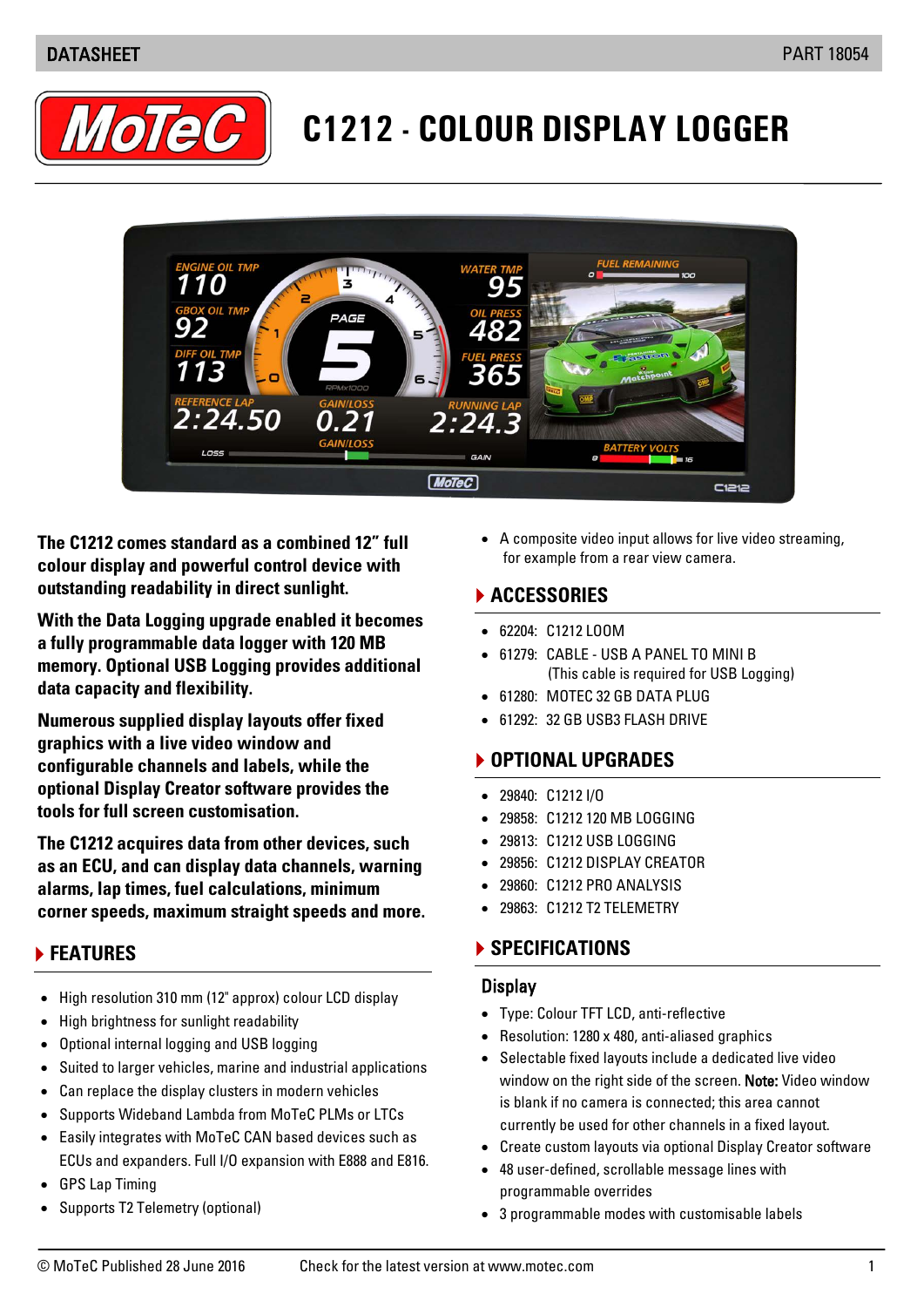#### $\overline{a}$ Logging Options (upgrades required)

- 120 MB internal logging memory, fast Ethernet download
- Optional USB logging to a removable storage device (internal logging required as a prerequisite)
- Logging rates up to 500 samples per second
- i2 Standard data analysis software included (Pro Analysis upgrade available)

# Removable USB Storage Device Options

- 61280: MoTeC 32 GB USB3 Data Plug mechanically latched, waterproof with anodised housing, ideal for exposure to the elements and vibration.
- 61292: 32 GB USB3 Flash Drive fast, low weight and low cost, not mechanically latched or waterproof.

#### Inputs

- 2 x Digital inputs
- 3 x Speed inputs
- 1 x Composite video input

# Inputs - optional (requires I/O upgrade)

- 6 x Analogue voltage inputs
	- 4 x 0 to 5.46 V, 1.33 mV resolution
	- 2 x 0 to 15.0 V, 3.66 mV resolution
- 2 x Analogue temperature inputs
	- 0 to 15 V, 3.66 mV resolution

### Outputs - optional (requires I/O upgrade)

- 4 x low side outputs PWM or switched operation
- 0.5 Amp max, current limited, thermal overload protected

### Expanders

The C127 is fully compatible with E816 and E888 expanders.

#### Internal Sensors

- 3-axis accelerometer, detection range: +/- 5G
- Dash temperature sensor
- Sensor supply voltage
- Battery voltage

### Communications

- 2 x configurable CAN buses, with individually programmable CAN bus speeds. One can be used as RS232 Receive.
- 2 x RS232 ports, one with transmit and receive, one with receive only.

# Power Supply

• Operating voltage: 6 to 32 V DC

- Operating current: 1.0 A typical at 14 V (excluding sensor and USB currents)
- Reverse battery protection
- Battery transient protection

#### Sensor Supply Currents

- 5 V sensor supply: 0.25 A maximum
- 8 V sensor supply: 0.25 A maximum

### Operating Temperature

- Internal: 20°C to 80°C (above 60°C maximum backlight brightness progressively reduced)
- Typical ambient temperature range in free air: - 20 °C to 60 °C

### **Physical**

- Size: 340.8 x 144.1 x 34 mm excluding connectors
- Weight 1690 g
- 1 x 34 pin waterproof connector
- 1 x mini USB port (located on the back of the device)

# **SCREEN CLEANING**

Wipe using a clean water-dampened microfibre cloth, followed by a clean, dry microfibre cloth.

# **COMPATIBILITY**

- MoTeC ECUs: All (some earlier models may require an additional adaptor in conjunction with the RS232 adaptor)
- MoTeC Displays/Loggers: All
- MoTeC Accessories: E816, E888, SLM, PLM, LTC, BR2, PDM, GPS, VCS etc.
- Many non-MoTeC devices

# **SOFTWARE**

Windows-based Dash Manager for setup and management of the display and data logging system, that provides:

- Configuration of the inputs, outputs, LEDs, display, data logging and calculations
- Offline generation of a configuration file that can then be sent to the device.
- Channel monitoring
- Firmware updating and extensive help screens

Optional Display Creator software allows for full customisation of the screen layout, including live video.

i2 Data Analysis software (Standard or optional Pro) provides the tools for comprehensive data analysis.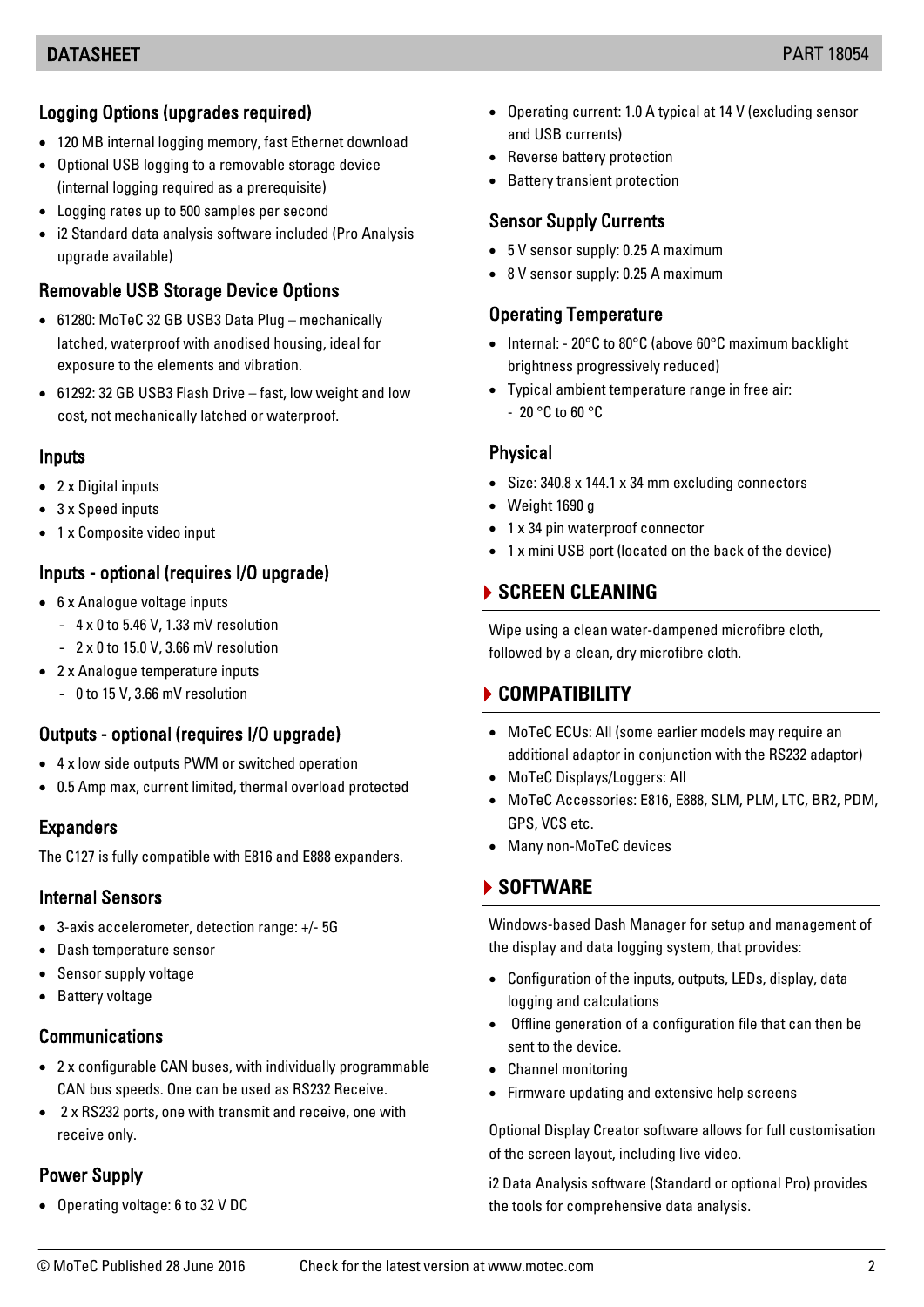# **ETHERNET WIRING**

| <b>Ethernet Connector</b> |                      | <b>MoTeC</b> Loom | C1212 |                      |
|---------------------------|----------------------|-------------------|-------|----------------------|
| Pin                       | <b>Function</b>      | <b>Colour</b>     | Pin   | <b>Function</b>      |
|                           | Ethernet $TX +$      | Orange/White      | 11    | Ethernet $RX +$      |
| $\mathbf{2}^{\prime}$     | <b>Ethernet TX -</b> | Orange            | 10    | <b>Ethernet RX -</b> |
| 3                         | Ethernet $RX +$      | Green/White       | 2     | Ethernet TX +        |
| 6                         | <b>Ethernet RX -</b> | Green             |       | <b>Ethernet TX -</b> |

 $\Rightarrow$  The wiring specified is the preferred cross-over configuration. However, the wiring can also be configured as straight-through. Cat 5 Ethernet cable must be used.

### Pin Numbering



# **ECU WIRING**

When using an M4, M48 or M8 ECU, the C1212 should be connected via RS232. For some ECUs, a PCI cable may also be required.

The Display Logger should be connected via the CAN bus when using an M1 or 'Hundred Series' ECU (M400/M600/ M800/M880) or M84, and any number of other CAN devices. Example:



Detailed wiring information is available in the user manual at [www.motec.com/downloads.](http://www.motec.com/downloads)

# **DIMENSIONS AND MOUNTING**

Measurements in mm.



 $\Rightarrow$  Note: Do not remove any part of the casing. The case provides electromagnetic screening to avoid interference with other equipment, and is also essential for thermal management. Thermal management may be compromised if mounted in a confined space, refer to the operating specifications.

Ensure product is not stressed when mounted.